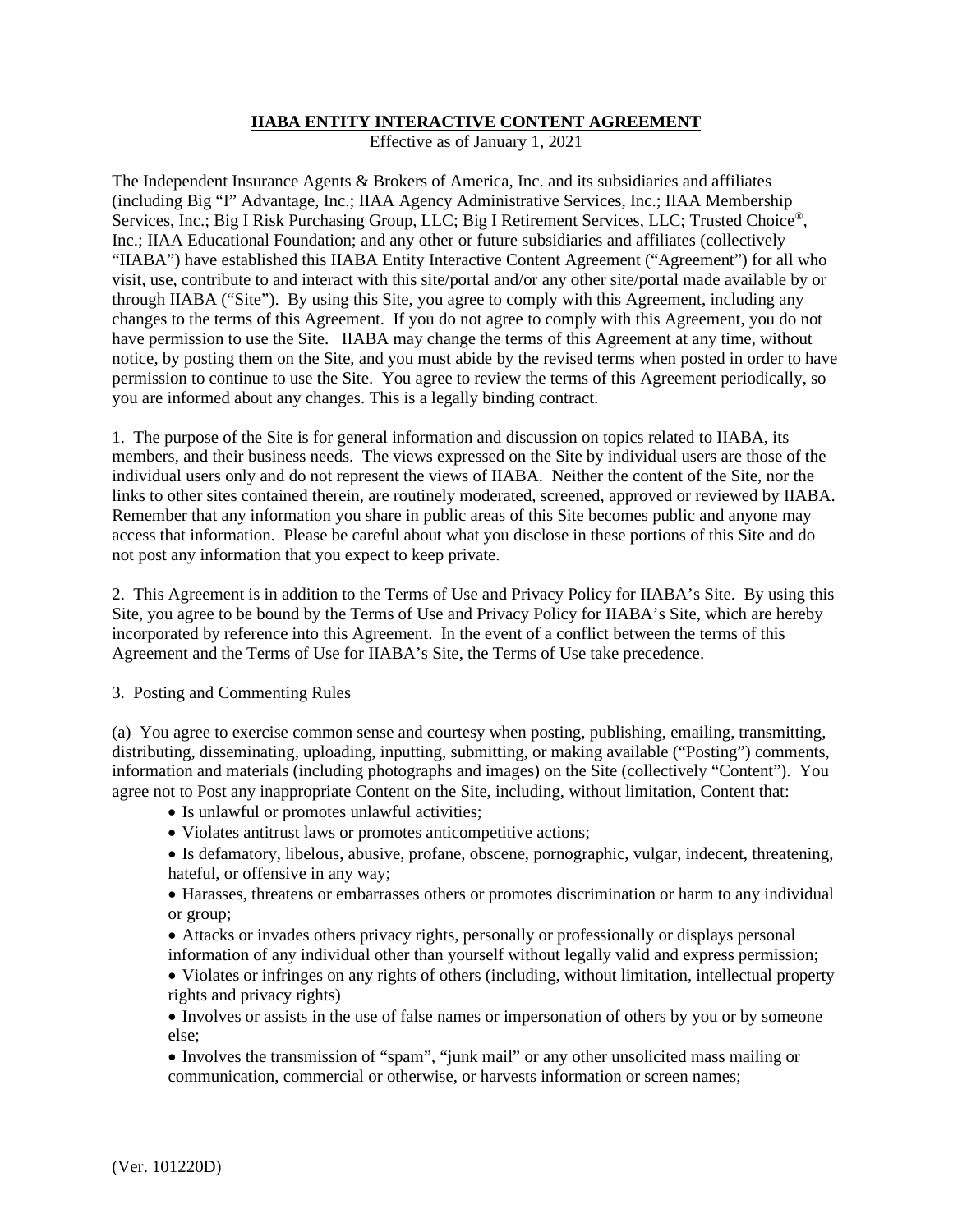• Might interrupt, destroy or limit the functionality of any computer software, hardware or telecommunications equipment

• Contains any computer viruses or any other code designed to disrupt, damage or limit the functioning of any computer software or hardware;

• Is knowingly inaccurate, false, misleading or fraudulent;

• Includes Content that you do not have a legal or contractual right to make available or that you are otherwise prohibited from making available;

• Contains the image, name or likeness of anyone other than yourself unless the person is at least 18 years old and you have the person's advance written permission, or you have the advance written permission of the person's parent/legal guardian if the person is under 18, subject to applicable restrictions or limitations;

- Solicits or offers money, goods or services;
- Discloses confidential or proprietary information not owned by you;
- Is Posted using any name other than your real name;
- Contains any advertising or promotions without IIABA's express prior written permission;

(b) You represent all Content that you Post is truthful, accurate, and expected to be useful to the Site readers.

(c) You represent and warrant that you have all rights necessary for you to Post the Content you submit to the Site without violating the copyrights, trademarks or any other intellectual property rights of any third party.

(d) This Site is not for commercial purposes and, therefore, postings other than by IIABA may not include advertisements for goods/services, solicitations, surveys or similar material.

(e) IIABA reserves the right to use Site Content, ideas and suggestions with no obligation to compensate or make attribution to the individual or entity that provided the Content, ideas and suggestions.

4. The Site contains links to Internet sites of IIABA members, state associations, and other third-party businesses and resources, and each such third-party Internet site may have its own privacy and data collection policies and practices. IIABA is not responsible for the privacy and data collection policies and practices of any of its members, state associations or other businesses and resources, or for the content of their Internet sites. Users interested in the privacy and data collection policies and practices of IIABA members, state associations or other businesses and resources should review the policies of the Internet sites they choose to access.

IIABA disclaims all representations and warranties of any kind, express, implied, statutory or otherwise, about the Internet sites of its members, state associations or other businesses and resources, and IIABA disclaims all warranties and representations of any kind, express, implied, statutory, or otherwise, including, without limitation, warranties and representations with respect to IIABA members', state associations', and other businesses' and resources' Internet sites, security, content, privacy and data collection policies and practices, and actions. Links to other Internet sites do not imply IIABA's endorsement or approval of such Internet sites or the resources and information contained within them, nor are such links or references indications that IIABA has received specific authorization to provide these links or resources. IIABA does not endorse, approve, certify or control such external Internet sites, and is not responsible for the security, accuracy, timeliness, completeness, efficacy, merchantability, usefulness, fitness for any particular purpose or correct sequencing of information located at such sites. The links and references on this Site to other Internet sites are provided solely as a convenience to users of this Site. All postings, including but not limited to comments and replies on the Site, are not to be